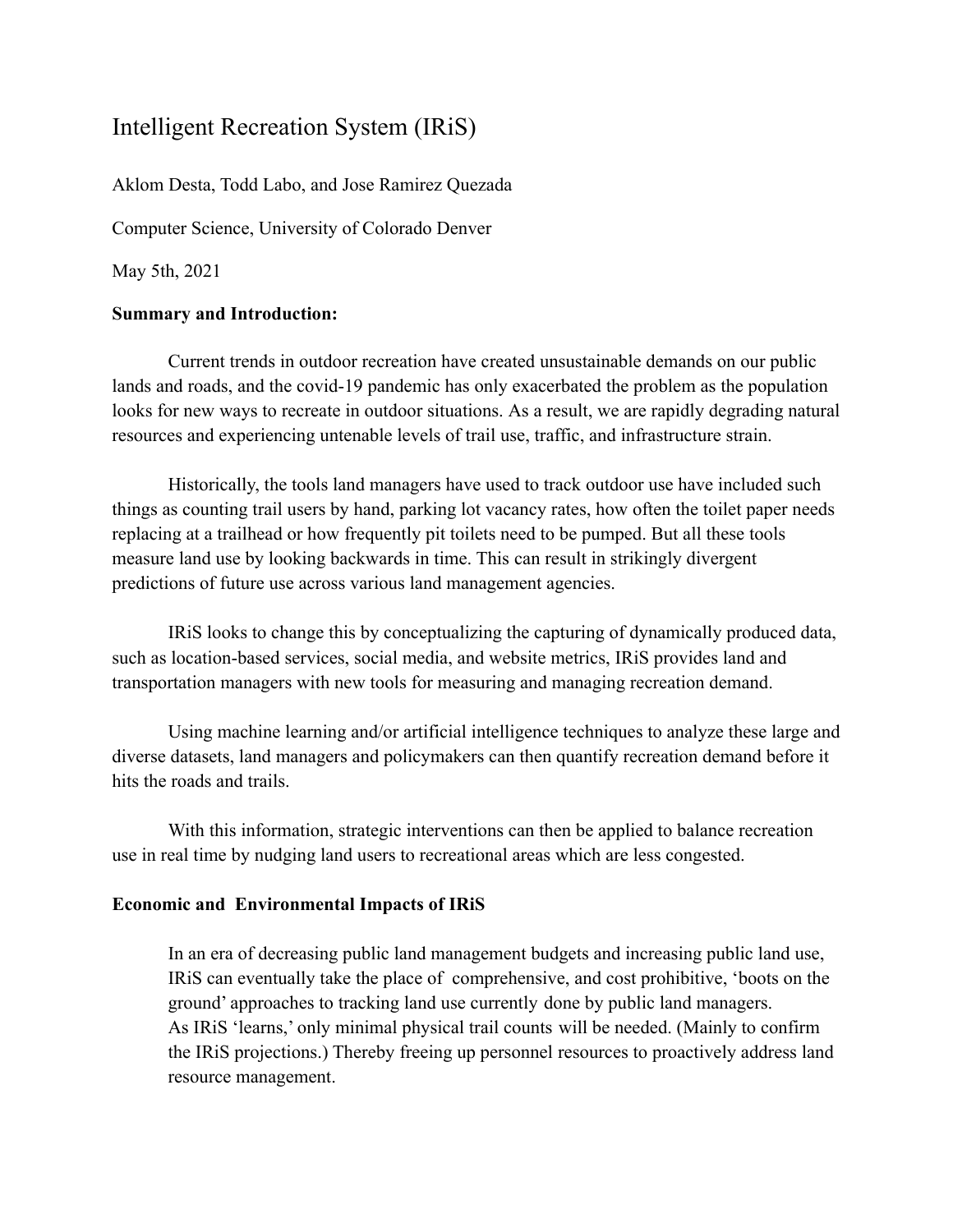In addition, as land use increases, the surrounding local communities roads, sewers, and emergency services, which recreationists use on their way to and from the public lands, can also be stressed. By accurately counting land users, sustainable infrastructure can be built and maintained in areas which see a high influx of recreational visitors.

IRiS can have an impact on the environment as well. By attempting to distribute public land visitors over a wider area, the long term negative effects of overwhelmed ecosystems can be mitigated.

# **Technology:**

The IRiS platform was built using three technologies:

1. React.js

Used to implement the user interface, React.js is a JavasScript library developed by Facebook to efficiently implement user interface components.

2. Django

Used to implement the middleware of the application, Django is a high-level Python based web framework. We chose to use Django/Python because of Python's rich machine learning ecosystem.

3. Relational database hosted by Amazon Web Services Used to store the IRiS data, we chose a traditional relational database for its overall ease of use, the ability to avoid redundancy, and it uses a well established language (SQL).

# **Design:**

The application is divided into two separate user interfaces,

- 1. Land User
- 2. Land Manager

which seamlessly work together to give land managers and policy makers new tools to visualize both historical and future data about our roads and trails and ultimately nudge land users to areas which are less congested. Thereby not overwhelming public land resources.

To do this, we devised a system of two key statistics attached to each individual trail in the IRiS database, a *current score*, and a *threshold.*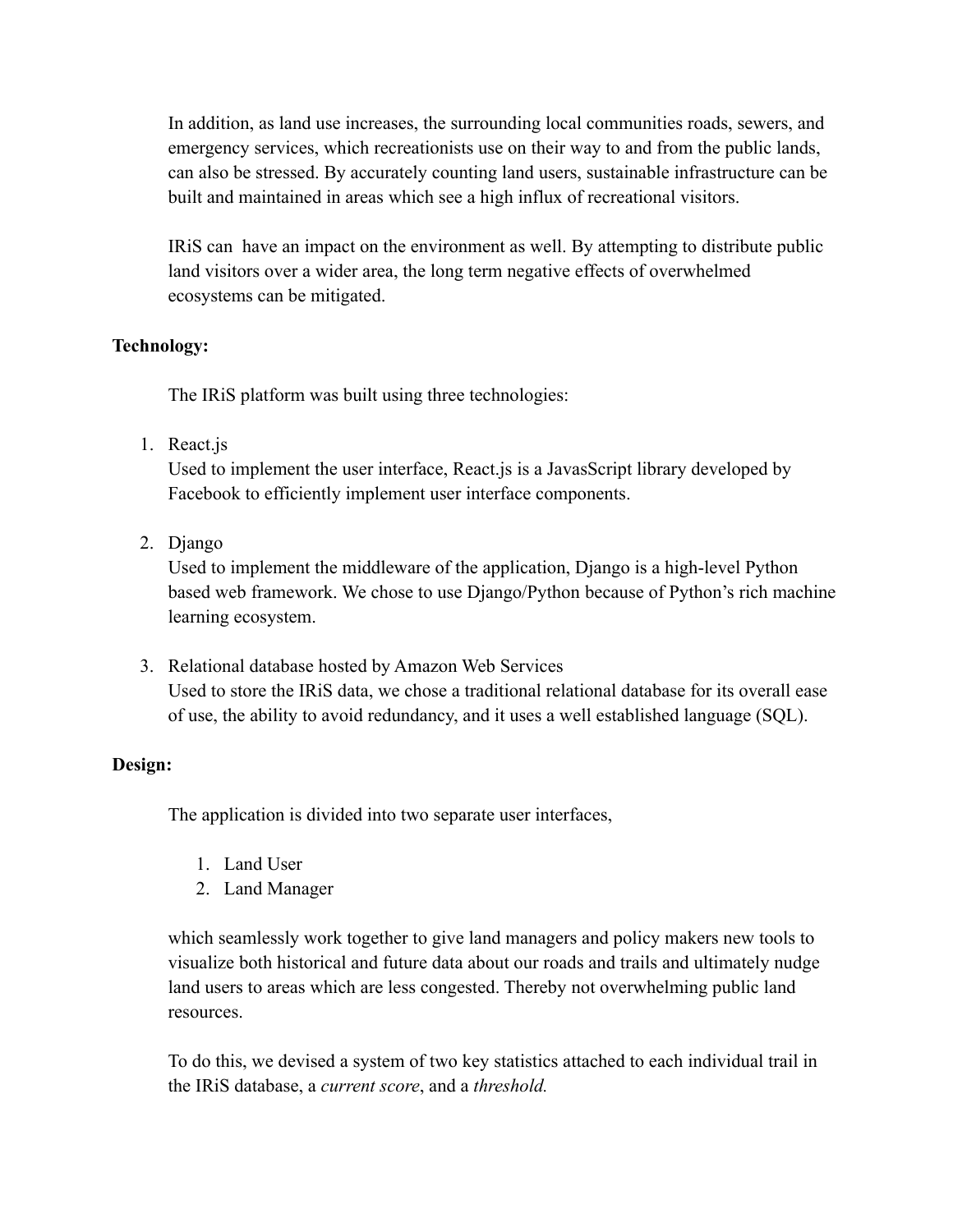The *current score* is an aggregation of the data sets we are conceptually capturing . These novel datasets include such metrics as social media, mobile phone GPS data, and web content views. When combined, these data points give us the current score of a trail which is a 'real time' depiction of recreational traffic each trail is currently experiencing. The higher the score, the higher the traffic is thought to be.

The *threshold* is what land managers determine the carrying capacity, or number of recreationalists the land can sustain at each individual trail. While the *current score* of a trail is calculated by demand found on the trails, the *threshold* is manually set by land managers to nudge recreationalists away from overcrowded trails.

The relationship between the *current score* and the *threshold* then determines which trails are returned when recreationalists search for trail information in the *search trails* page on the public facing user interface.

# **Features and Functionality**

# **Land User Interface**

- 1. Trail Display
	- a. Land users can view information, including trail length, elevation gain, and difficulty, about trails in their area.

# 2. Search Trails

- a. Land users can search for specific trails.
- b. The search displays the trail the user searched for (if it is in the IRiS database) and displays information (trail length, elevation gain, and difficulty) about the trail.
- c. A list of similar trails is also displayed. These similar are returned based on the proximity to the searched trail, and are of similar length.
- d. The user can click on any similar trail to display the full description.

#### **Land Manager Interface**

1. Overview

State Table which displays the 'state' of traffic on each trail in the database.

Here, land managers can also make predictions of future use for each trail.

2. Monthly Visitors

Displays visitor counts for each month of a given year.

3. Location Based Services